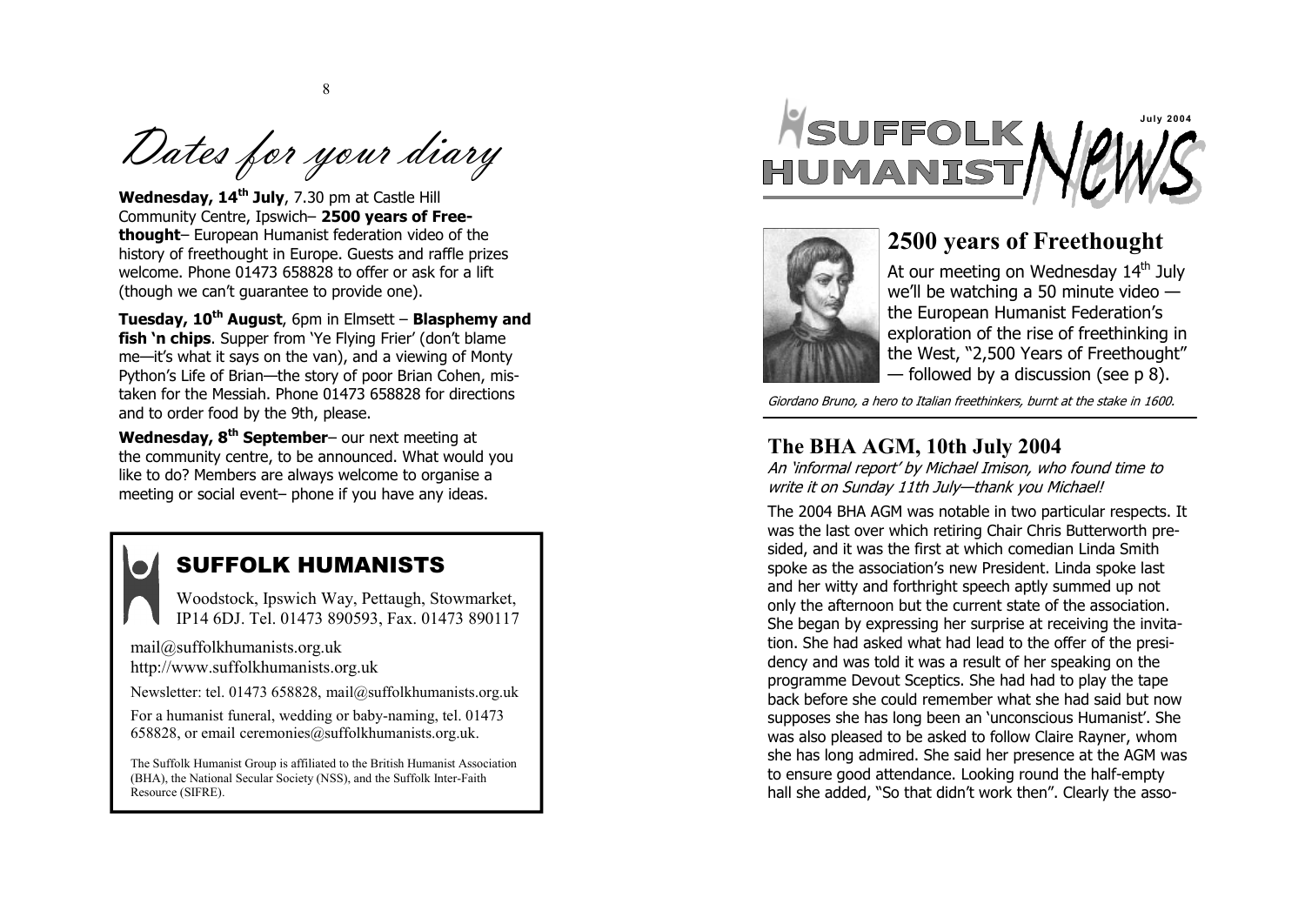ciation needed more mem bers but she concluded blun tly, "You're not going to get them with events l ike thi s".

Indeed up to that point the afternoon had not been very stimulating. Linda may have been surprised that an early intervention from the floor was a complaint that the members were not allowed to elect their own Presid ents or Vic e Presidents (who've included Simon Blackburn, Bernard Crick and Richard Norm an).

The word from the platform was that 2003 was an interesting and rewarding year which had seen useful media coverage and growing awareness of the BHA in Government circles but this had to be seen in the context of falling income and rising exp enditure. O n e member considered that the management of funds was grossly inadequate and po inted out that the accu mulated losses over the past five yea rs came to around £500,000. However Sir Herman B ondi, speaking from the floor, c onsidered that to reduce ex penditure further (25% of staff were cut last year) would render the BHA impotent. It would be much more expensive to have to start again from scratch . This was indeed the attitude of the platform who reiterate d that current losses were investments in the future and covered by substantial reserves. The real solution was to increa se income from d onations and membership. Research showed that the average churchgoer in the Church of England paid £350 pa to the church compared with £17.50 pa from BHA members.

Another area show ing mix ed results was that of cere monies. Fees had to be raised as currently the fees levied did not c over the cost of administering the service. H igher fees had co incided with a num ber of resignati ons including some very experienced off iciants (thou gh not always for that reason). One member took exception to the view that accreditation established a contract and said that it was unacceptable that humanists should threaten to sue other humanists for non -payment of the l evy.

Chris Butterwor th responded that the BHA had counsel's opini on that accreditati on did establish a c ontract and that as

### **Oxfam Sudan appeal**

There'll be the usual raffle at our July meetin g, but th is time can we send the money (and any extra you care to d onate) to the Oxfam Sudan appeal? A catastrophe is unfolding in Darfur in Western Sudan-thousands killed, over a million driven from their homes. Despite the recent joint stat ement by the UN an d the Gove rnment of Sudan , reports from Oxfam staff on the ground are that the situation is getting worse not better. Time is running out for the people of Darfur, whose plight has been largely ignored while the media and governm ent have been preoccupied with I raq. If you're not com ing to the meeting and hav en't already made a donation, y ou can do so t h rough the Oxfam website at [http://www.oxfam](http://www.oxfam.org.uk/what_you_can_do/give_to_oxfam/) .org.uk/what\_y ou\_can\_ do/give\_ to\_oxfam/ donate/western\_sudan.ht m, or send a cheque for the Sudan appeal to Oxfam, 274 Ban bury Road, O xford, OX2 7DZ.

This is what the BBC websi te says about Sudan: "Apart from an 11 -year period of peace, it has been to rn by c ivil war between the mainly Musli m north an d the Animist and Christian south since independence in 1956. Talks aimed at ending the confl ict were held in K enya in 2003 and 2004 … Lt -Gen Umar Hasan al-Bashir came to power in 1989 in a military coup b acked by the National Islamic Fr ont." He's intr oduced Islamic Sharia Law, which has been rejected by the n on-Arabic speaking, non-Muslim section of the population, and given free range to the *Janjawid*, or militias, who've b een terrorising the villages of mainly agricultural ethnic groups, such as the Fur, Masali an d Zaghawa. As with many o ther conflict s, the maraudin g thugs have looted, raped, b eaten and killed at random.

*Sources: Oxfam, Amnesty & the BBC*.

*"Hate is a sentim ent that leads to the extinction of values"*  OR TEG A Y GASSET

7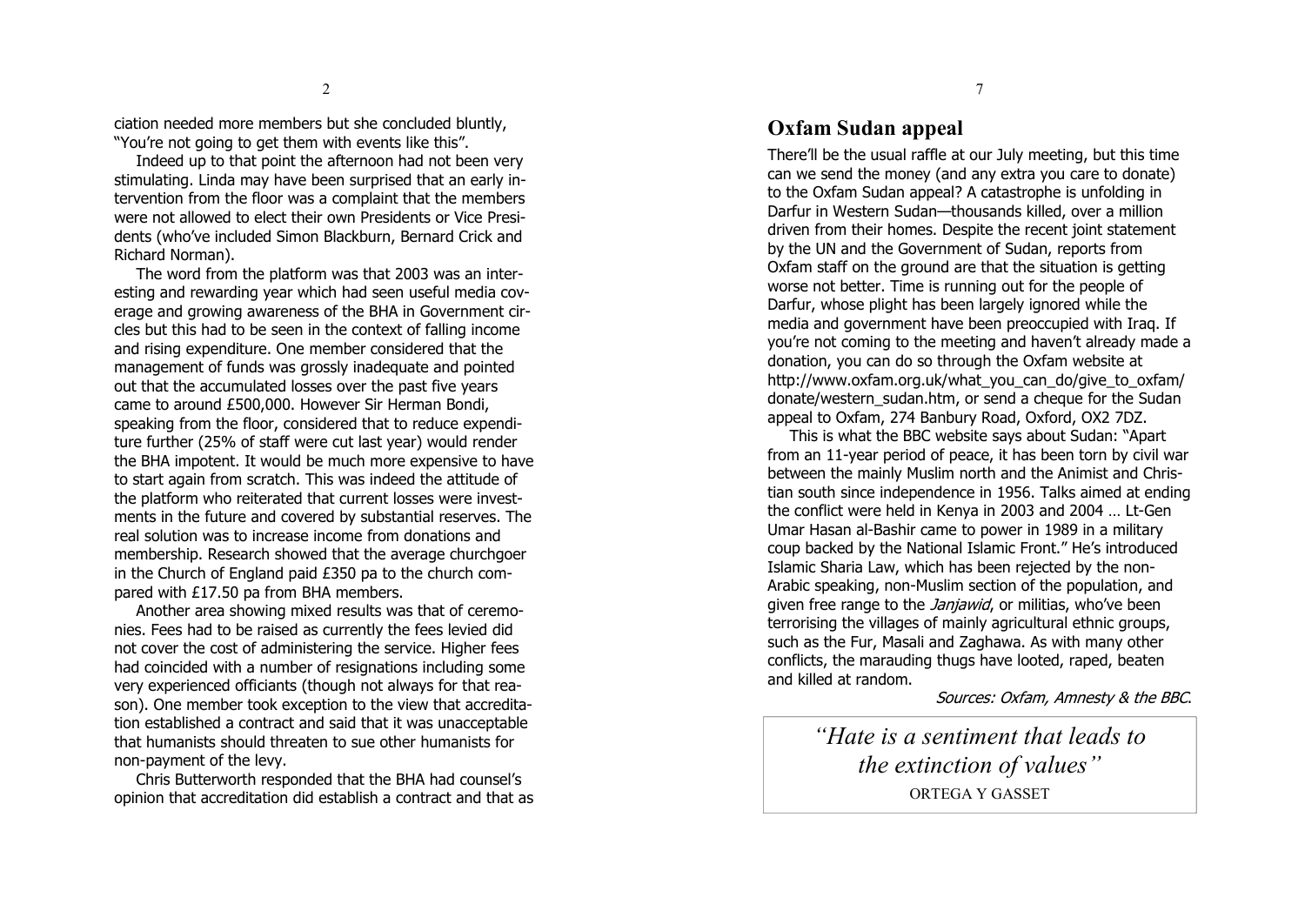are not sure what to include then feel free to use the content of the BHA briefing.

The campaign is being run in association with VES, 13 Prince of Wales Terrace, London W8 5PG and the message has been sent by Keith Reed on behalf of Edwin Savitt.

The BHA briefing note is available to anyone who wants it  $$ please ask. I'll draft a letter to be sent on b ehalf of th ose attending the next meetin g, sh ould you wi sh to si gn it . MN

### **Catholics to pay for school buses**

# **Humanism on BBC Radio Suffolk**

We sent a sub mission to the county's school transpor t departmen t on the school bus issue—Catholics were protesting at the possibility of havi ng to pay for thei r children's fa res to voluntary-aided schools, rather than send t hem to t he nearest community school.

As you may have read in the East A nglia n Daily Times, Suffolk County Council's executive committee agreed to start charging for t he cost of hometo-school transport for Roman Catholic voluntary-aided schools. The decision was made on mainly financial grounds; home to school transport costs 40% of the education budget, and savi ngs had to be made.



BBC Suffolk would like to include some stories with relevance to Humanism in their program mes.

Producer Luke Deal says: 'All we ask of you is to try and provide us with one story a month... It has to be a story that will not only be of in terest to you and your community, but also to our listeners. It can be about a n e xperience, it could be serious, if not funny, but most of all we want to hea r from real people with real stories!

'The material provided by you, once sourced and confirmed, will more often than not appea r in Nick Risby's Sunday Breakfas t prog ramme, but it may also be conside red for one of our other prog rammes.

'This is a new and exciti ng opportunity for us all a nd I'm glad tha t you have ag reed to be part of an award-winning team.'

trustees of a charity they were required by law to do all they could t o rec over monies o wed to them. Ano ther mem ber queried how many officiants were genuine humanists. They often seemed to operate independently of l ocal Hum anist groups. It was also sugges ted that applicants for train ing shoul d have their crim inal records checked. Maria Maclachlan (BHA Community Services Officer) responded that this was not a legal requirement an d was expensive but it was being borne in m ind.

There was a lot more detailed queryin g of the accoun ts but they were ev entually adopted by an overwhelm ing majority. After this demonstration that humanists can be as sceptical of each other as they are of the proponents of religion, Linda's speech came as a breath of fre sh air. She f ini shed on a very positive note. She will make herself personally responsible for organising a fund-raising Gala for the BHA with major stars at a popular venue in the West End or elsewhere. This c ould also help attract younger members who we re badly needed. All the grey-headed members present applauded enthusiastically.

### Co m ment

#### *Margaret Nelson*

If the 'average' C of E me mber pays £350 a year to the chu rch, they're o bviously better off than a lot of hum anists. The chu rch's m oney goes to maintain some very exp ensive building s and pay for a lot of cler gy.

Membership of the BHA's been static for years and it expects its officiants, who (unlike the clergy) don't have a salary, to pay them, partly because they now employ a Community Services Officer. The levy is currently £10 per funeral, and as the fee for most funerals is between £100 and £120, this represents between 8% and 10% of the offician ts' income, before expenses (mine have usually swallowed up over half my income). As has b een pointed out by one disg runtled